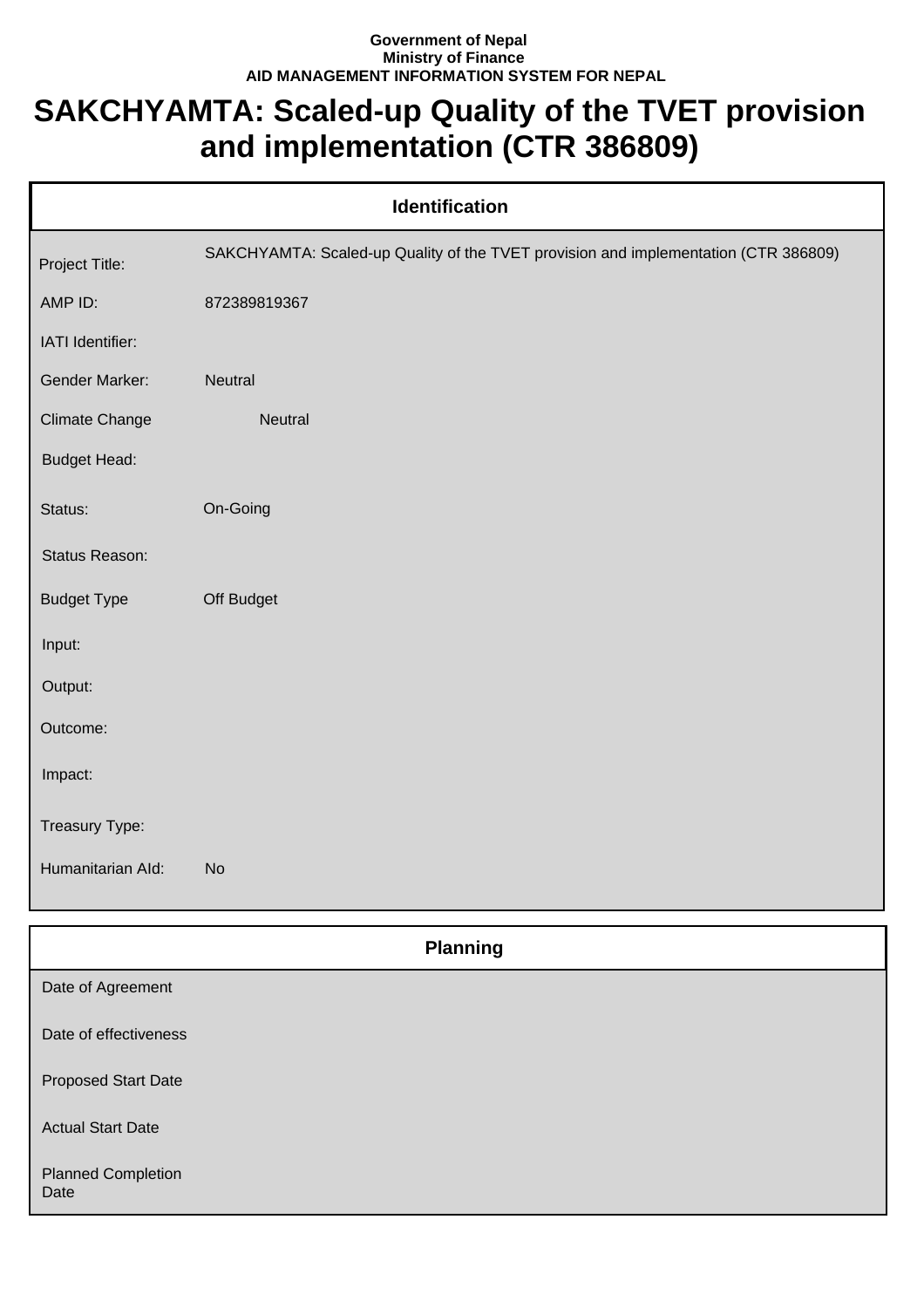| Location     |            |  |
|--------------|------------|--|
| Location     | Percentage |  |
| <b>NEPAL</b> | 100.0%     |  |

| <b>National Plan</b>                                                            |            |  |
|---------------------------------------------------------------------------------|------------|--|
| Program                                                                         | Percentage |  |
| [ Education ] [ Social Development Policy ] [ National Development Plan (NDP) ] | 100.0%     |  |

| <b>Sector</b>                           |            |
|-----------------------------------------|------------|
| Sector                                  | Percentage |
| Nepal Sector Classification EDUCATION 0 | 100.0%     |

| <b>Implementing/Executing Agency</b> |        |  |
|--------------------------------------|--------|--|
| <b>Implementing Agency</b>           |        |  |
| <b>CTEVT</b>                         | 100.0% |  |
| <b>Executing Agency</b>              |        |  |
| European Union                       | 100.0% |  |
| <b>Responsible Organization</b>      |        |  |
| <b>CTEVT</b>                         | 100.0% |  |
| Donor                                |        |  |
| European Union                       | 0.0%   |  |

| <b>Funding</b>             |                       |                    |                               |            |                     |
|----------------------------|-----------------------|--------------------|-------------------------------|------------|---------------------|
| Transaction<br>Date        | Type of<br>Assistance | Mode of<br>Payment | Post Earthquake<br>Assistance | Commitment | <b>Disbursement</b> |
| <b>European Union</b>      |                       |                    |                               |            |                     |
| <b>UNDISBURSED BALANCE</b> |                       | null               |                               |            |                     |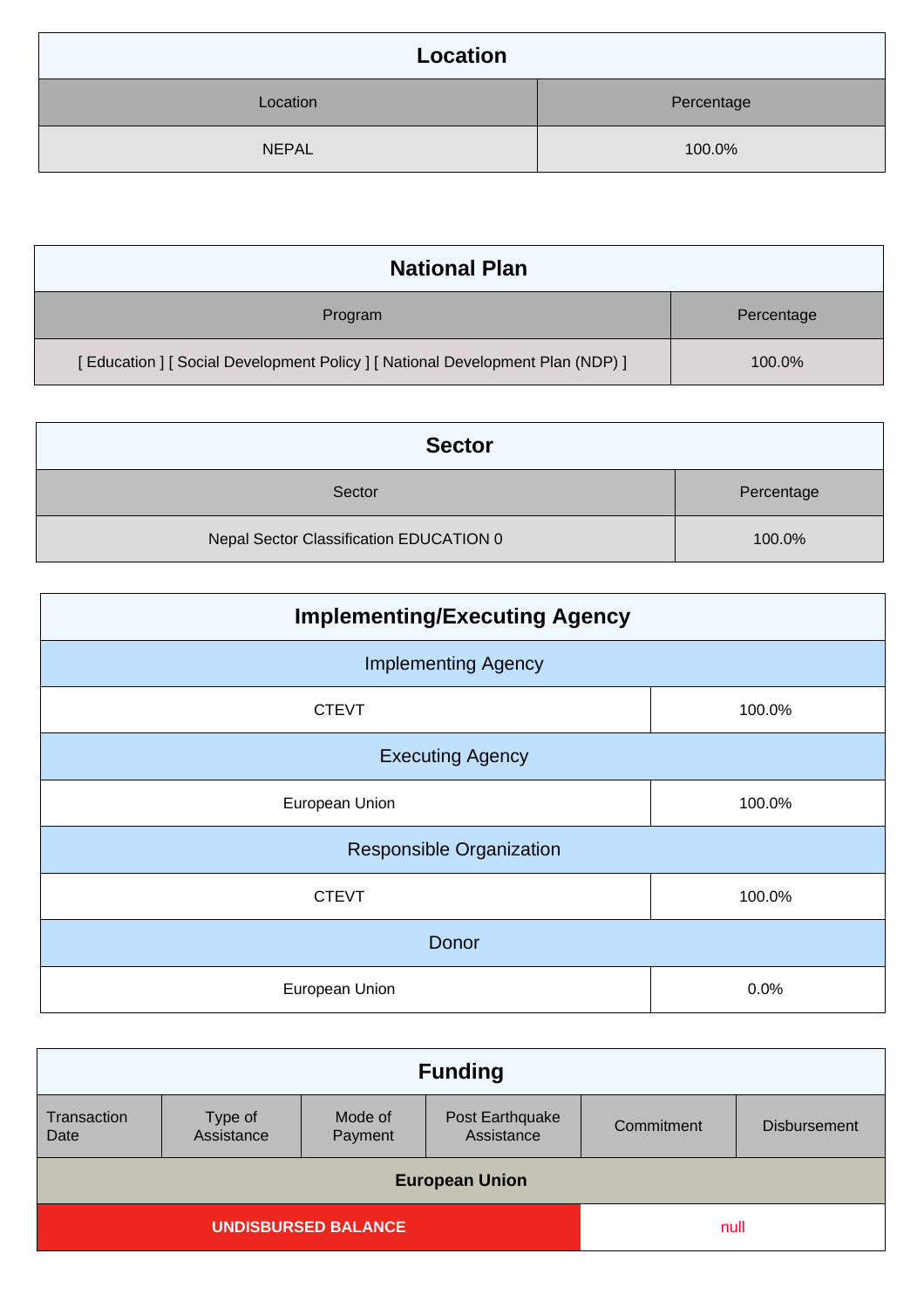| Transaction<br>Date | Type of<br>Assistance      | Mode of<br>Payment     | Post Earthquake<br>Assistance | Commitment | <b>Disbursement</b> |
|---------------------|----------------------------|------------------------|-------------------------------|------------|---------------------|
|                     |                            |                        | <b>Actual</b>                 |            |                     |
| 12/8/2017           | <b>Grant Aid</b>           | <b>Direct Payment</b>  | No                            | 6,482,300  |                     |
| 12/11/2017          | <b>Grant Aid</b>           | <b>Direct Payment</b>  | No                            |            | 704,107             |
| 10/31/2019          | <b>Grant Aid</b>           | <b>Direct Payment</b>  | No                            | Ю          | 2,329,434           |
| 12/10/2019          | <b>Grant Aid</b>           | <b>Direct Payment</b>  | No                            | 21,863     |                     |
| 12/7/2020           | <b>Grant Aid</b>           | <b>Direct Payment</b>  | No                            | Ю          | 10,931              |
| 3/3/2021            | <b>Grant Aid</b>           | <b>Direct Payment</b>  | No                            | 29,515     |                     |
| 8/18/2021           | <b>Grant Aid</b>           | <b>Direct Payment</b>  | No                            | 0          | 10,931              |
| <b>Total</b>        |                            |                        | 6,533,676                     | 3,055,400  |                     |
|                     |                            | Total (European Union) |                               | 6,533,676  | 3,055,400           |
|                     | <b>UNDISBURSED BALANCE</b> |                        |                               | 3,478,276  |                     |

|                                | <b>Progress Achieved</b> |
|--------------------------------|--------------------------|
| Progress Achieved:             |                          |
| Key Problems:                  |                          |
| Steps Taken to Solve Problems: |                          |